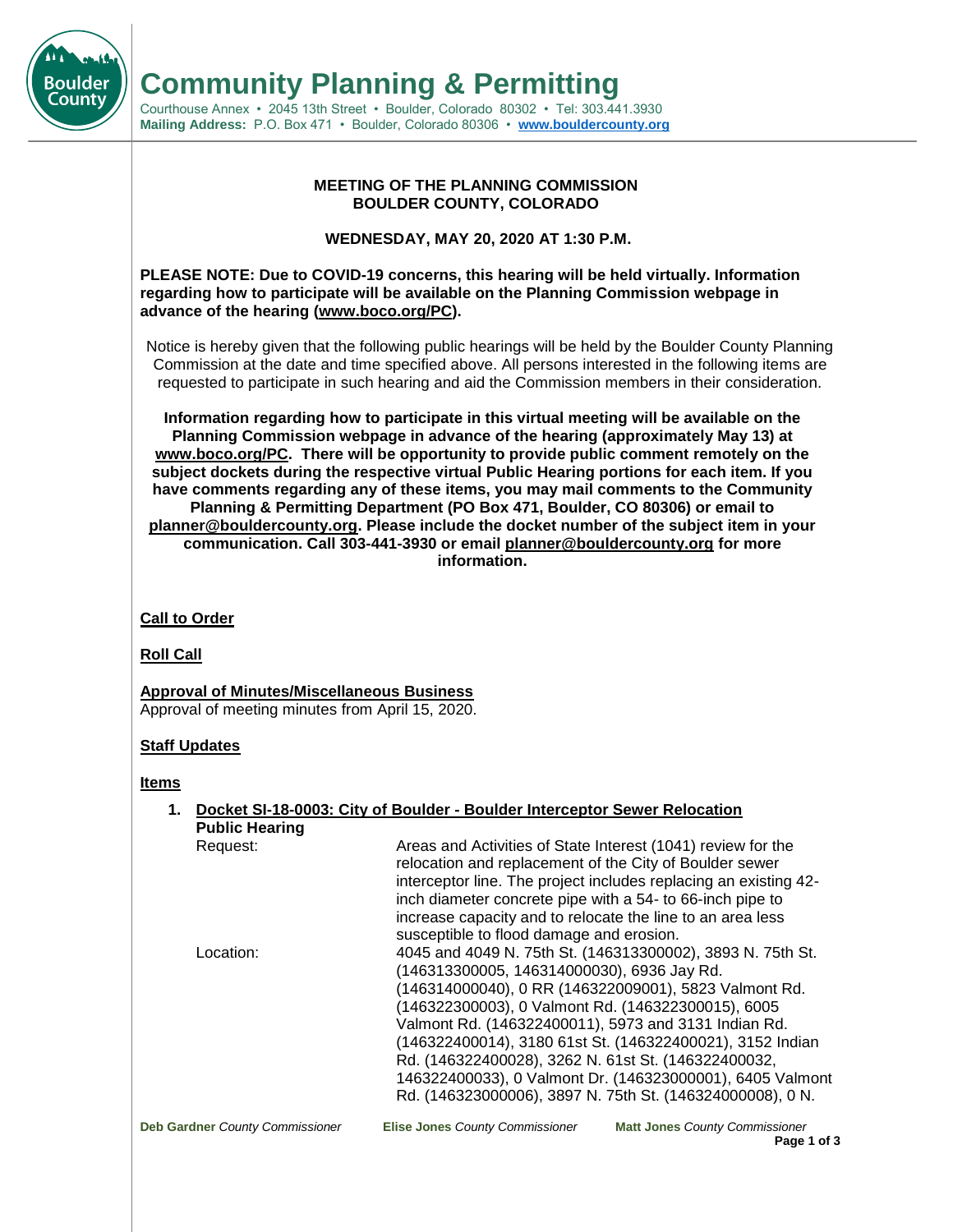|                          | 75th St. (146324000009), & 5880 Butte Mill Rd.                    |
|--------------------------|-------------------------------------------------------------------|
|                          | (146327000003), 6017 Valmont Rd. (146322400012), 6025             |
|                          | Valmont Rd. (146322400013), 5987 Valmont Rd.                      |
|                          | (146322400029), 6033 Valmont Rd. (146322400034), 6095             |
|                          | Valmont Rd (146322400038), 6327 Valmont Rd.                       |
|                          | (146323000017), 6379 Valmont Rd (146323000030), 6379              |
|                          | Valmont Rd. (146323000031), and 6423 Valmont Rd.                  |
|                          | (146323000032), near the intersection of Stazio Drive and         |
|                          | Valmont Road continuing northeast to approximately 1,500 feet     |
|                          | south of the intersection of Jay Road and Carter Trail, in        |
|                          | Sections 13, 14, 22, 23, 24, and 27, Township 1N, Range 70W.      |
| Zoning:                  | Agricultural (A), General Industrial (GI), Light Industrial (LI), |
|                          | Manufactured Home (MH), Rural Residential (RR), Suburban          |
|                          | <b>Residential (SR) Zoning Districts</b>                          |
| Applicant:               | Cole Sigmon, City of Boulder                                      |
| Potentially              | City of Boulder, County of Boulder, Daniel J. & Cindy Lisco,      |
| <b>Affected Property</b> | Regional Transportation District, Cullen Elizabeth, Indian Road   |
| Owners:                  | Partners Ltd, Loveland Ready Mix Concrete Inc., Hugh & Lee        |
|                          | Ann McGinty Revocable Trust, Valmont Community United             |
|                          | Presbyterian Church, State of Colorado, Western Disposal, Inc.,   |
|                          | Hogan Keeter LLC, Gail Bishop, Lisa Elaine Holmquest, Steve       |
|                          | Dunn & Lynn Rodenhizer, Veronica Ibarra, Butte Blacksmith         |
|                          | Llc, John R Botterill Jr & Jan M Houck, Valmont Properties Llc,   |
|                          | Harley I Jr & Joy E Keeter, Benjamin C & Mary Kay Keeter.         |
| Agent:                   | Amber Dedus, Burns & McDonnell Engineering Company Inc.           |
| Website:                 | www.boco.org/SI-18-0003                                           |

*Action Requested: Recommendation to BOCC* Public testimony will be taken Staff Planner(s): Sean Gambrel

# **2. Docket V-20-0002: Ryan Vacation**

| <b>Public Hearing</b>                    |                                                                                                                                                                                                          |
|------------------------------------------|----------------------------------------------------------------------------------------------------------------------------------------------------------------------------------------------------------|
| Request:                                 | Request to vacate a portion of the Eastview Drive platted right-<br>of-way, increasing the lot size from 0.88 acres to approximately<br>$0.92$ acres.                                                    |
| Location:                                | At 1375 Eastview Drive, Lot 45 Crestmoor, located on the north<br>end of Eastview Drive, approximately 250 feet from its<br>intersection with Crestmoor Drive, in Section 35, Township 1N,<br>Range 70W. |
| Zoning:                                  | <b>Estate Residential</b>                                                                                                                                                                                |
| Applicant/Property<br>Owner:             | Daniel P. Ryan                                                                                                                                                                                           |
| Website:                                 | www.boco.org/V-20-0002                                                                                                                                                                                   |
| Action Requested: Recommendation to BOCC |                                                                                                                                                                                                          |

Public testimony will be taken Staff Planner(s): Jean (Raini) Ott

# **3. Docket V-20-0003: Walter Vacation**

| <b>Public Hearing</b> |                                                               |
|-----------------------|---------------------------------------------------------------|
| Request:              | Request to vacate the Hill Street right-of-way east of Lot 5, |
|                       | Block 9 and west of Grove Street.                             |
| Location:             | 350 Gold Run Street, 351 & 391 Grove Street, and Parcel No.   |
|                       | 145912009001, located south of Gold Run Street and on the     |
|                       | west side of Grove Street, Lots 1-5, Block 9 and Lot 1, Block |
|                       | 17 of the Gold Hill Townsite in Section 12, Township 1N,      |
|                       | Range 72W.                                                    |
| Zoning:               | Historic (H)                                                  |
|                       |                                                               |